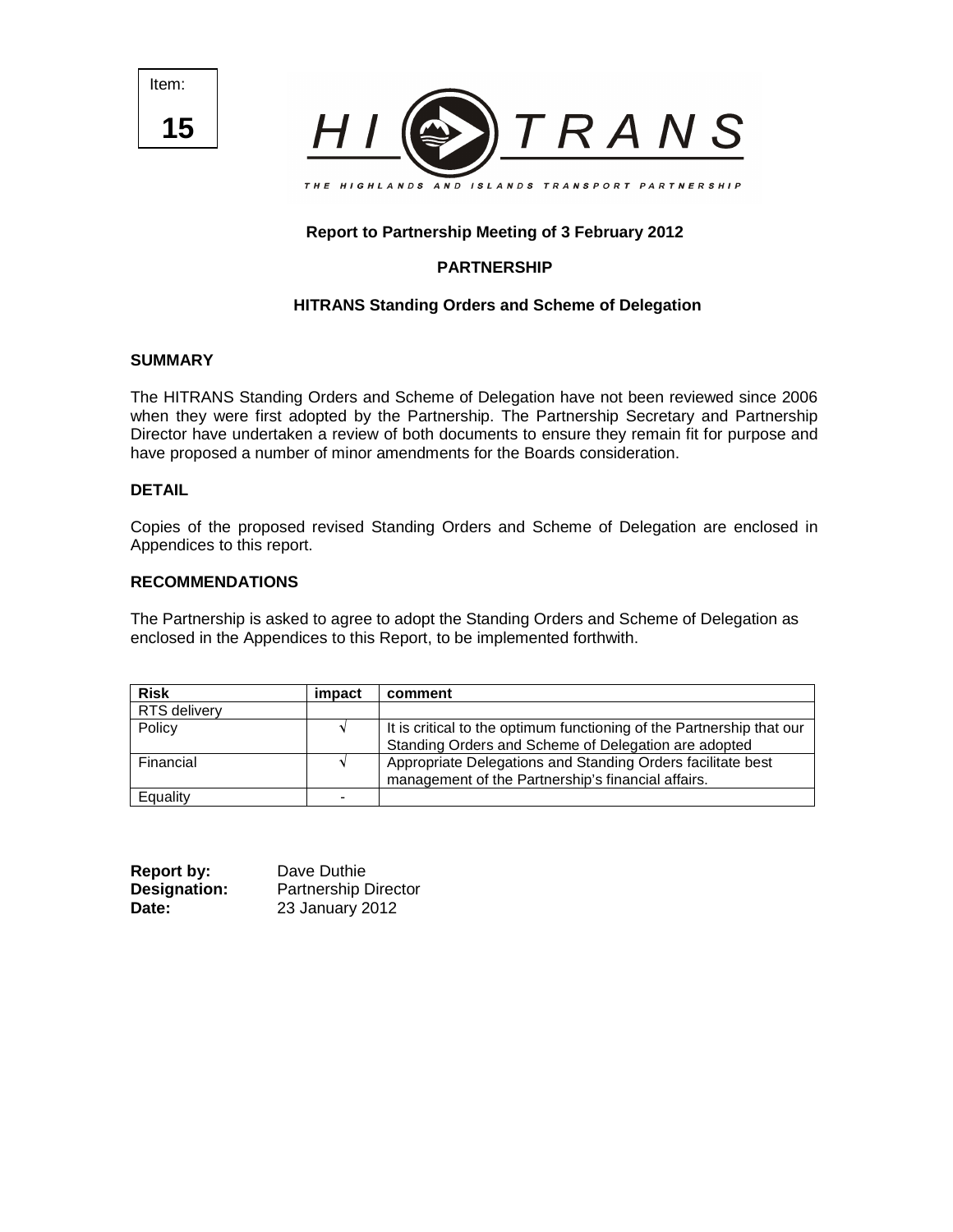**Appendix1: Item 15 - Scheme of Delegation and Standing Orders**

# **Highlands and Islands Transport Partnership Scheme of Delegation**

# **Introduction**

This scheme specifies the functions which are delegated by the Highlands and Islands Transport Partnership in terms of the Regional Transport Partnerships (Establishment, Constitution and Membership) (Scotland) Order 2005 and subsequent guidance received from the Scottish Executive. All delegations must be exercised in accordance with the law and having regard to any lawful direction or guidance subsequently issued by the Scottish Executive.

The delegations are dealt with in four sections:

- i) delegation to the Chair of the Partnership;
- ii) delegation to Committees of the Partnership;
- iii) delegation to the Secretary and Proper Officers of the Partnership;
- iv) delegation to the Partnership Director.

Only the Committees and post-holders specified in this scheme may exercise the functions delegated to them, and those holding delegated powers from the Partnership may not delegate further without the Partnership's formal authorisation.

The Scheme of Delegation shall be revised at least every two years, with the next scheduled review being before May 2014, or at such shorter intervals as the Partnership may think necessary in the light of emerging policy guidance or strategic or operational considerations.

# **Authority reserved to the Partnership**

The following are reserved to the Partnership and are thus specifically excluded from delegation:

- 1. determining the objectives of the Partnership;
- 2. matters of new policy or variation of existing policy;
- 3. borrowing money (other than arrangement of any overdraft facilities as permitted by financial regulations) and, in connection with such borrowing, granting securities or giving guarantees or indemnities.
- 4. any functions the exercise of which is clearly reserved to the Partnership in terms of any direction by the Scottish Government;
- 5. the final approval of the annual estimates of revenue and capital expenditure;
- 6. the final approval of the Partnership's Strategic and Operational Plans;
- 7. the appointment of the Partnership's Chief Officer, Secretary and Proper Officers;
- 8. the approval of the Partnership's Annual Report;
- 9. the acquisition and disposal of heritable property;
- 10. the appointment of Other Members of the Partnership (subsequent to initial appointments which shall be made by Scottish Ministers) and the appointment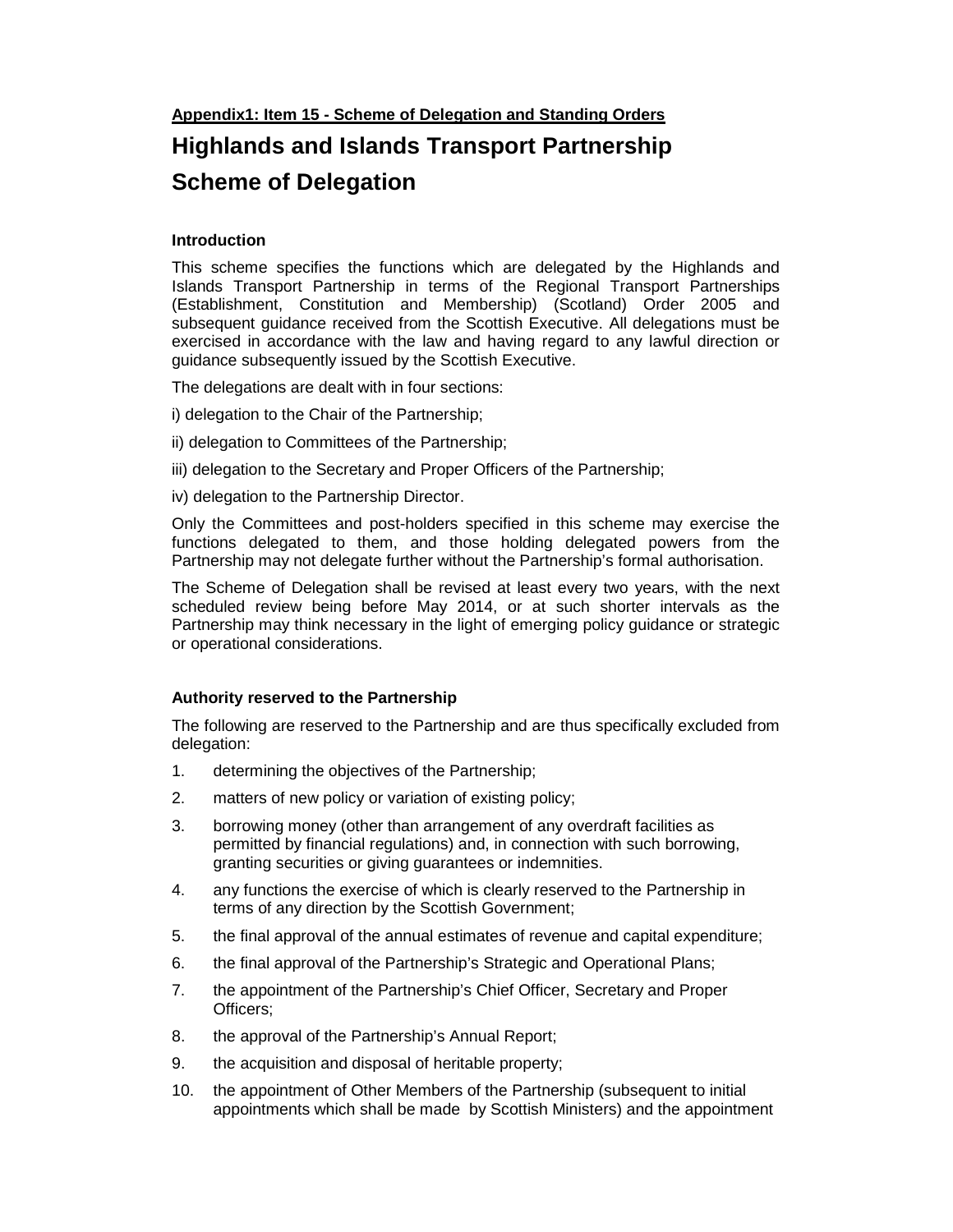of Members to Committees;

- 11. the removal of Members from office prior to the termination of their period of appointment;
- 12. delegation of functions of the Partnership;
- 13. the making, amendment and revocation of the Partnership's standing orders, financial regulations and this Scheme of Delegation.

# **Delegation to the Chair of the Partnership**

The Chair of the Partnership is authorised:

- 1. in an emergency, and after having consulted the Partnership's Vice-Chair and Secretary, to exercise the powers which the Partnership has retained to itself within this document and within its Standing Orders. The exercise of such powers by the Chair shall be reported to the next formal meeting of the Partnership;
- 2. in the absence of the Partnership Director and/or in an emergency, to exercise the powers which the Partnership has delegated to the Partnership Director to enable the Partnership to carry on its business subject to:
	- a. obtaining agreement from the Partnership's Vice Chair
	- b. consulting the Secretary to the Partnership
	- c. where such action would normally require the approval of the Partnership or a committee thereof, reporting any such action to the Partnership or the appropriate Committee as soon as possible thereafter;
- 3. to incur expenditure to meet the expenses of the office of Chair of the Partnership and the provision of reasonable hospitality to a maximum of £5,000.00 per financial year;
- 4. To act as the main point of contact between Scottish Ministers and the Partnership.
- 5. To act as the chief spokesperson for the Partnership and to represent the Partnership in its relationships with Scottish Ministers, the Scottish Government, the chairs and members of other bodies, and in the conduct of other significant relationships and occasions;
- 6. to make on behalf of the Partnership all major policy announcements and position statements.
- 7. to oversee the activities and conduct of the Partnership Director, and appraise the Director's performance against annual targets and objectives;
- 8. to sign on behalf of the Partnership:
	- a. approved Minutes of the Partnership;
	- b. the Partnership's Annual Report and Financial Statements;
	- c. the Regional Transport Strategy prior to its submission to Scottish Ministers.

# **Delegation to Committees of the Partnership**

**General delegations to Committees**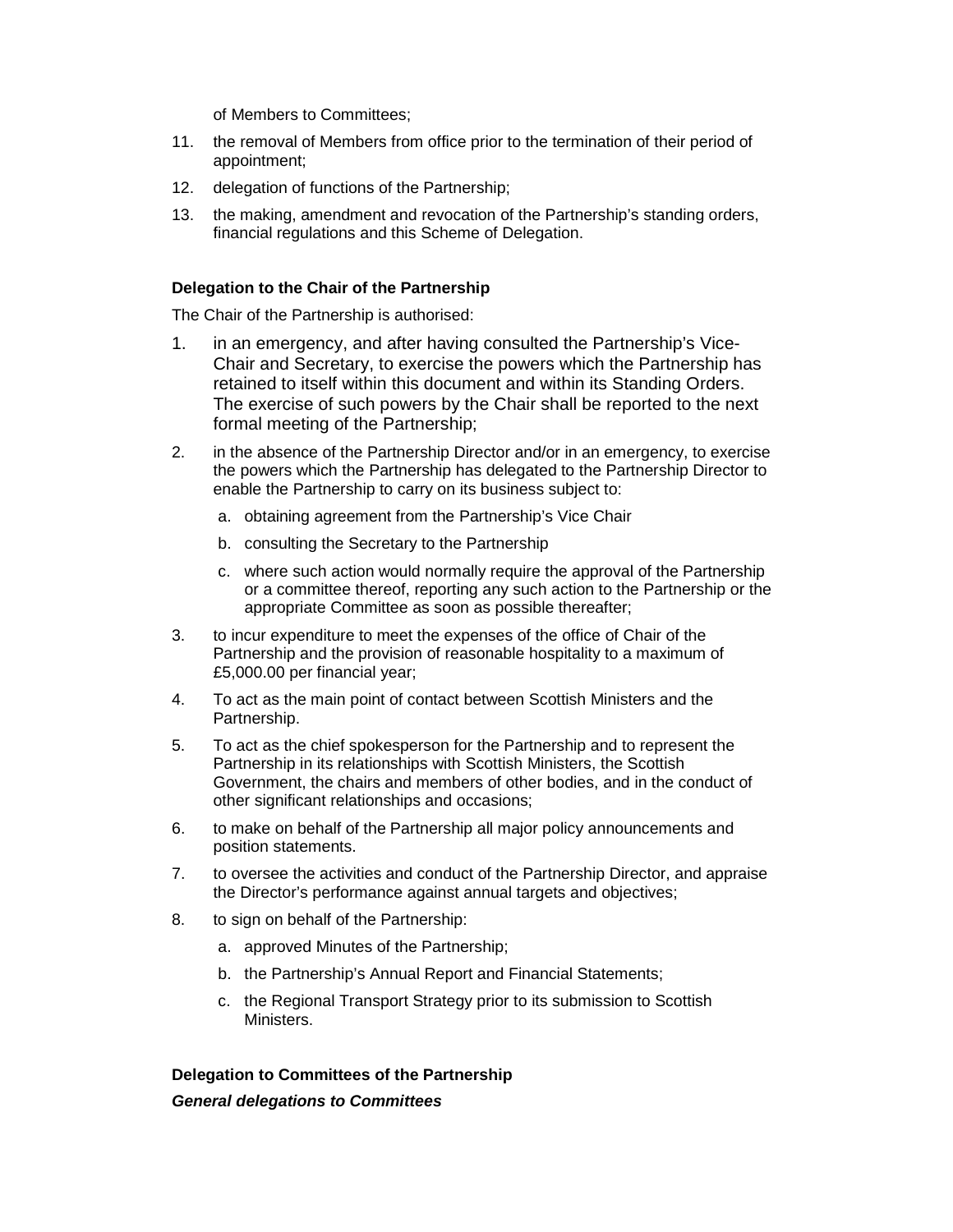The Partnership delegates to each Committee the functions relative to:

- a. the terms of reference of that Committee;
- b. any Minutes of the Partnership making a special delegation to that Committee;
- c. the establishment of any ad hoc sub-committee or group to discharge a specific function on the Partnership's behalf.

Each Committee may exercise and perform, on behalf of and in the name of the Partnership, the authority, powers and duties of the Partnership in relation to the functions delegated.

The Chair of each Committee is authorised to sign its approved minutes on behalf of the Partnership.

# **Executive Committee**

The Executive Committee where appointed is authorised:

- 1. to act on behalf of the Partnership and its Committees (including ad hoc Committees) between meetings of the Partnership and its Committees. This will include the exercise of all delegations made to those Committees, provided that the actions undertaken are considered by the Executive Committee to be sufficiently urgent to be preclude a meeting of the Partnership or the Committee concerned;
- 2. to consider annually on behalf of the Partnership, the Partnership's Risk Management Strategy;
- 3. to act as a Remuneration Committee in respect of the award and review of the remuneration of the Partnership Director;
- 4. to act as a Personnel and Staffing Committee to consider and approve terms and conditions of employment of staff, and to approve recommendations made by the Partnership Director for the appointment of staff below the level of Partnership Director;
- 5. to act as a Selection Panel to recruit and recommend to the Partnership the appointment of:
	- a. Other Members (from 2007) and Observers/Advisers;
	- b. the Partnership Director;
	- c. the Partnership's Secretary and Proper Officers.

# **Audit Committee**

The Audit Committee where appointed is authorised:

- 1. to recommend to the Partnership the appointment of Internal Auditors (normally after competitive tendering exercises which should be held every three years), and to terminate such an appointment if Members are not satisfied with the quality or the value-for-money of the services provided;
- 2. to formulate the Partnership's Annual Audit Plan and establish strategic audit objectives;
- 3. to approve the Partnership's Annual Audit Report for submission to the Partnership.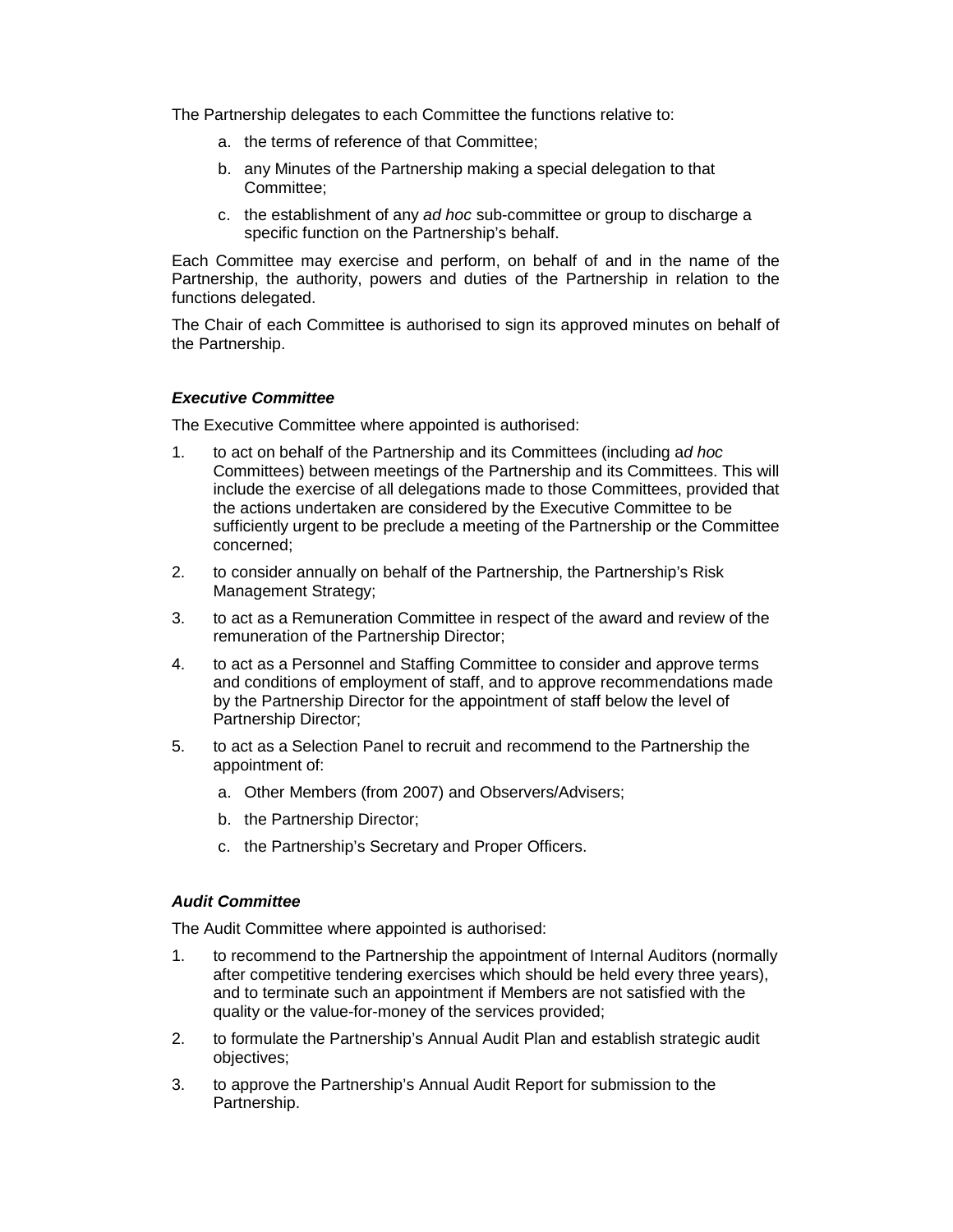# **Delegation to the Secretary and Proper Officers**

# **Secretary to the Partnership**

The Secretary to the Partnership is authorised:

- 1. to proactively provide advice to the Chair, Members and the Partnership Director;
- 2. to act as Proper Officer for the Partnership in relation to the Partnership's Code of Conduct for Members;
- 3. to act on behalf of the Partnership in relation to the Partnership's Public Interest Disclosure Policy;
- 4. to keep proper records and Minutes of the Partnership's proceedings;

# **Legal Adviser to the Partnership**

The Legal Adviser to the Partnership is authorised:

to act as Proper Officer for the Partnership in relation to:

- a. Execution of Deeds etc., under Section 190, 191 and 193 of the Local Government (Scotland) Act 1973;
- b. Acceptance of Tenders (Contracts for Works);
- c. Acceptance of Tenders (Consultancy Services);
- d. Acceptance of Tenders (Contracts for the Supply of Goods and Services).

# **Financial Adviser to the Partnership**

The Financial Adviser to the Partnership is authorised:

to act as Proper Officer for the Partnership in relation to:

- a. Procedures on Financial Systems;
- b. Investigation of any financial irregularity;
- c. Execution and authentication of Deeds relating to financial instruments or instruments affecting the transfer of any securities etc.
- d. To seek and, as provided in the Financial Regulations, to open tenders for contracts with the Partnership;
- e. To sign cheques in accordance with the provisions for cheque signatories;

# **Delegation to the Partnership Director**

In exercising any of the following delegated functions the Partnership Director will take account of any appropriate practice or procedure, managerial instruction or any similar consideration. The exercise of delegated authority by the Partnership Director is subject always to:

1. the requirements of the Transport (Scotland) Act 2005 and the Regional Transport Partnerships (Establishment, Constitution and Membership)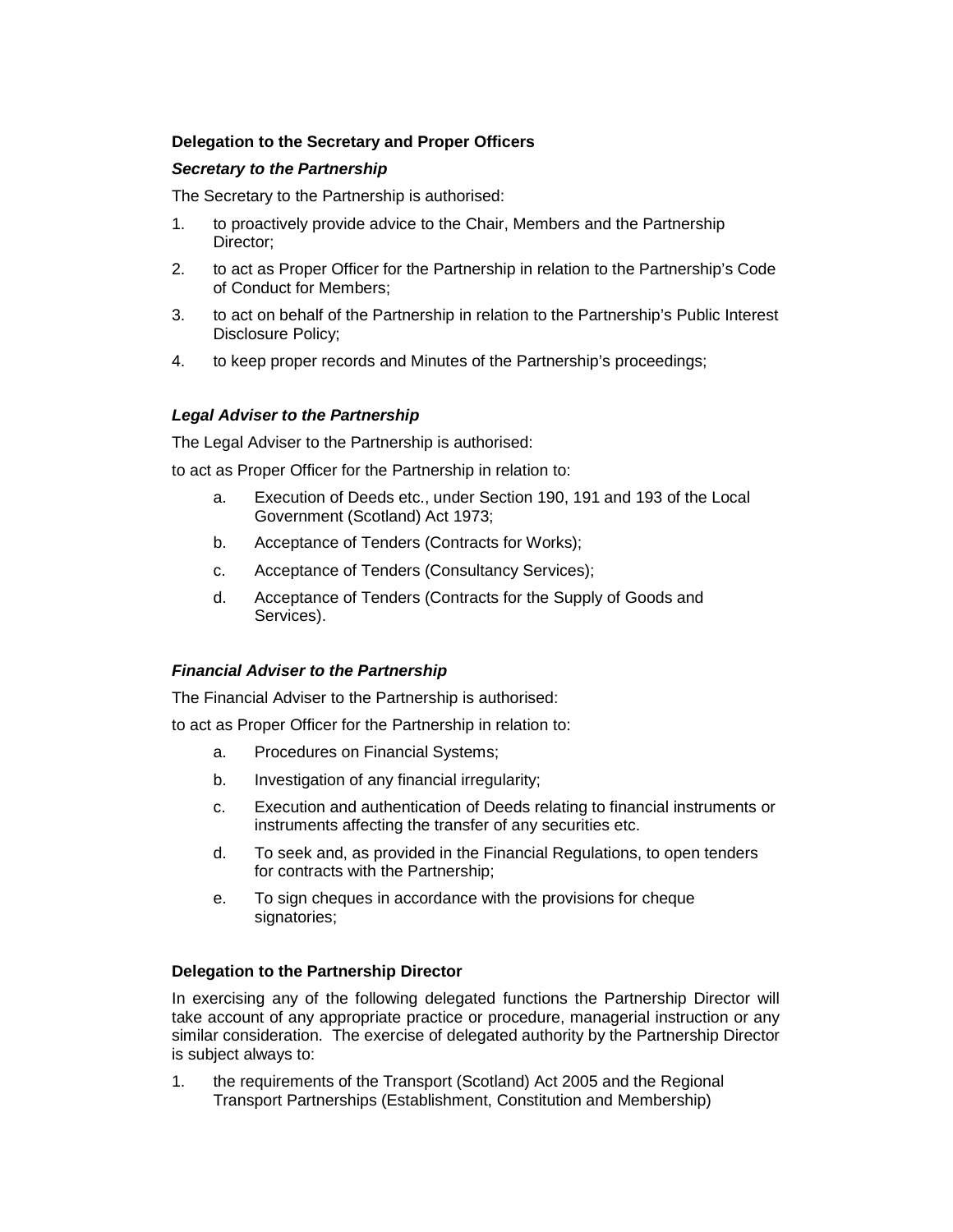(Scotland) Order 2005;

- 2. the requirements of the wider legislative framework within which the Partnership operates**;**
- 3. current and subsequent guidance from the Scottish Government;
- 4. provisions in the Partnership's current Standing Orders, Financial Regulations and other approved policies;
- 5. availability of appropriate financial provision in respect of the actions to be undertaken using delegated authority;
- 6. avoidance of conflicts of interest and maintenance of full transparency and accountability in all actions taken on behalf of the Partnership;
- 7. seeking appropriate professional advice from the Partnership's appointed Proper Officers and other advisers prior to authority being exercised.

The Partnership Director shall act as Chief Executive of the Partnership, and shall be responsible and accountable for the operational management of the Partnership subject to policy and strategic direction by the Partnership. The Partnership Director is authorised as follows:

# Strategic and Operational Management

1. to direct and manage the business of the Partnership in accordance with the Partnership's approved Strategic and Operational Plans and the Regional Transport Strategy;

#### Emergency action

2. to take such measures as may be required in the interests of the Partnership in emergencies subject to advising the Chair of the Partnership and the Secretary to the Partnership, where possible, and subsequently reporting to the appropriate Committee or to the Partnership as soon as possible thereafter on any items for which approval of the Committee or Partnership would normally be necessary;

#### Corporate governance

3. to make available, for inspection at the Partnership's offices, copies of the Agenda, draft Minutes and agreed Minutes of any meeting of the Partnership or any Committee and also of any report or other document considered by such a meeting;

# External relations

- 4. if he or she considers it would be in the interests of the Partnership to do so, to approve the provision of reasonable hospitality to representatives of other organisations and stakeholders;
- 5. to take out membership of and to attend meetings of appropriate external bodies and professional associations where in the interests of the Partnership and compatible with the duties of the Partnership Director and to so do;
- 6. to issue press releases for publication and broadcasting on behalf of the Partnership;

# Staff management

7. to make recommendations to the the Partnership or the Executive Committee where appointed, for the appointment of employees of the Partnership below the level of the Partnership Director;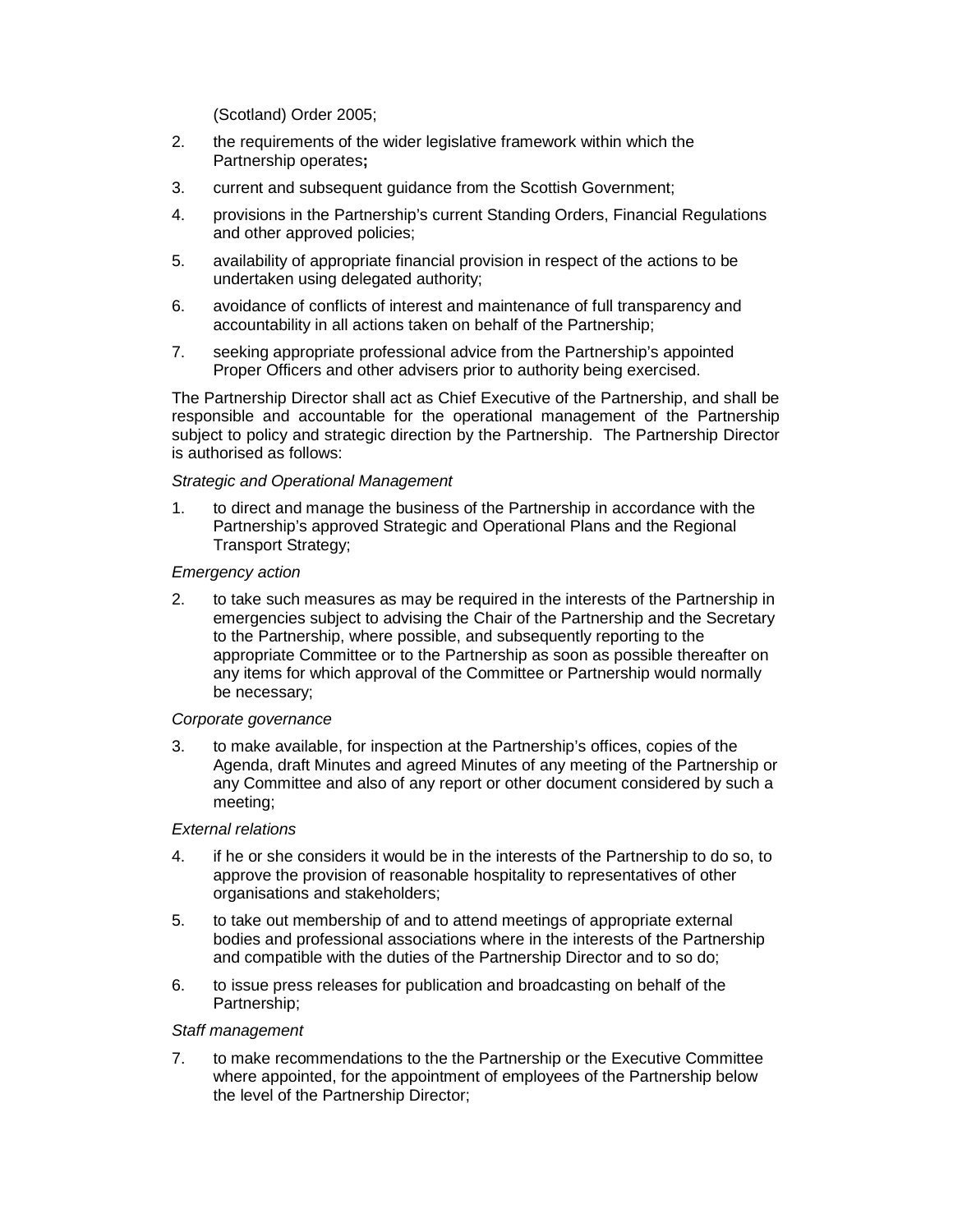8. to manage the staff of the Partnership within the Partnership's human resources policies and periodically to review the performance of members of staff against their objectives and targets;

# Management of the Partnership's Offices

9. to manage the provision and operation of the Partnership's offices within approved revenue budgets in such a way as to provide the necessary professional and administrative services and Member support services required to enable the Partnership to conduct its business;

# Contracts and procurement

- 10. to engage the services of outside persons, consultants, firms or organisations to perform services on behalf of the Partnership in cases where such action is permissible within the Financial Regulations;
- 11. to draw up specifications for tendering for goods and services to be procured by the Partnership;
- 12. to enter into contracts on behalf of the Partnership for the supply of goods and services as provided in the Financial Regulations;

# Financial management

- 13. to manage the Partnership's approved revenue budgets subject to the Partnership's Financial regulations, as required to fulfil the Partnership's functions, policies and objectives;
- 14. to manage the disbursement of the Partnership's capital funds in accordance with the approved programme of capital project support;
- 15. to authorise the payment of Members' expenses on receipt of valid claims;

# Risk management

- 16. to undertake periodic risk assessments and effect any necessary insurance to protect the interests of the Partnership;
- 17. to make arrangements with insurance companies concerning the settlement of claims;

# **Consultation**

- 18. to respond on behalf of the Partnership to consultative documents issued by the Scottish Government or other external agencies;
- 19. to consult on behalf of the Partnership with the Scottish Government, HITRANS member councils, appropriate external agencies, appointed consultants, stakeholders and transport users regarding the Partnership's strategic and operational plans prior to their submission to the Partnership for approval.

Feb 2012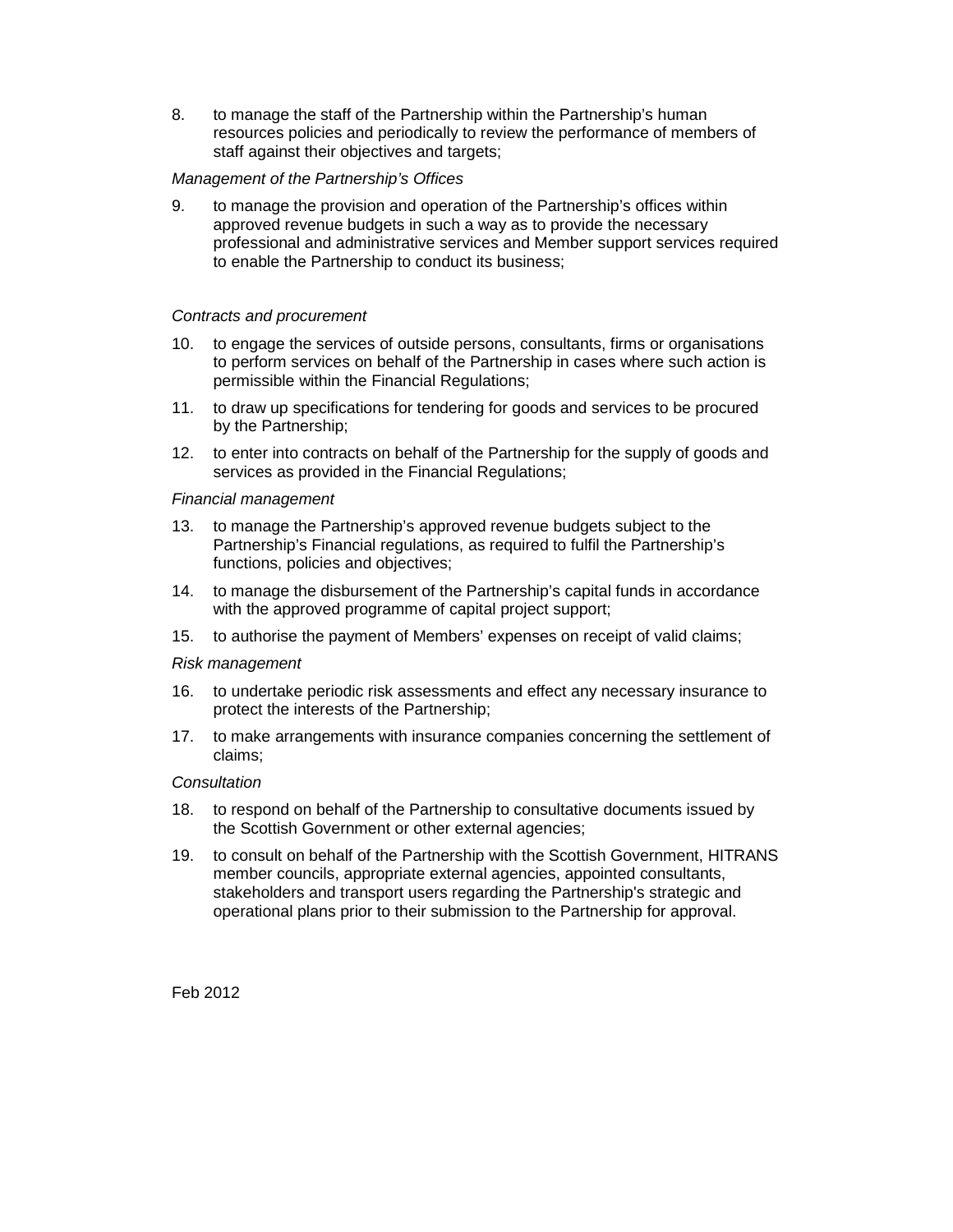# **Appendix 2: Item 15 - Scheme of Delegation and Standing Orders**



# **Highlands and Islands Transport Partnership**

# **Standing Orders**

#### **Definitions**

1. In these Standing Orders the following words and expressions have the following meanings:

"The 1973 Act" means the Local Government (Scotland) Act 1973 as amended;

"The 2005 Act" means the Transport (Scotland) Act 2005;

 "The 2005 Order" means the Regional Transport Partnerships (Establishment, Constitution and Membership) (Scotland) Order 2005;

 "The Partnership" or "HITRANS" means the Highlands and Islands of Scotland Transport Partnership;

 "Councillor Member" means a Member appointed by the Constituent Councils, that is Argyll and Bute Council, Comhairle nan Eilean Siar, Highland Council, Moray Council and Orkney Islands Council.

 "Other Member" means a Member not appointed as a Councillor Member, who is appointed by the Scottish Ministers in the first year of operation of the Partnership, and thereafter by the Partnership.

 "Working Day" means any day which is not a Saturday, a Sunday, or a public holiday in any part of the area for which the Partnership is responsible.

#### **Application of the Interpretation Act**

2. The Interpretation Act 1978 applies to these Standing Orders in the same way as it applies to an Act of Parliament.

## **Commencement**

3. These Standing Orders apply from 5 May 2007. They shall constitute the Standing Orders of the Partnership under paragraph 6(5) of Schedule 2 of the 2005 Order, until Otherwise amended or revoked.

### **Constitution of the Partnership**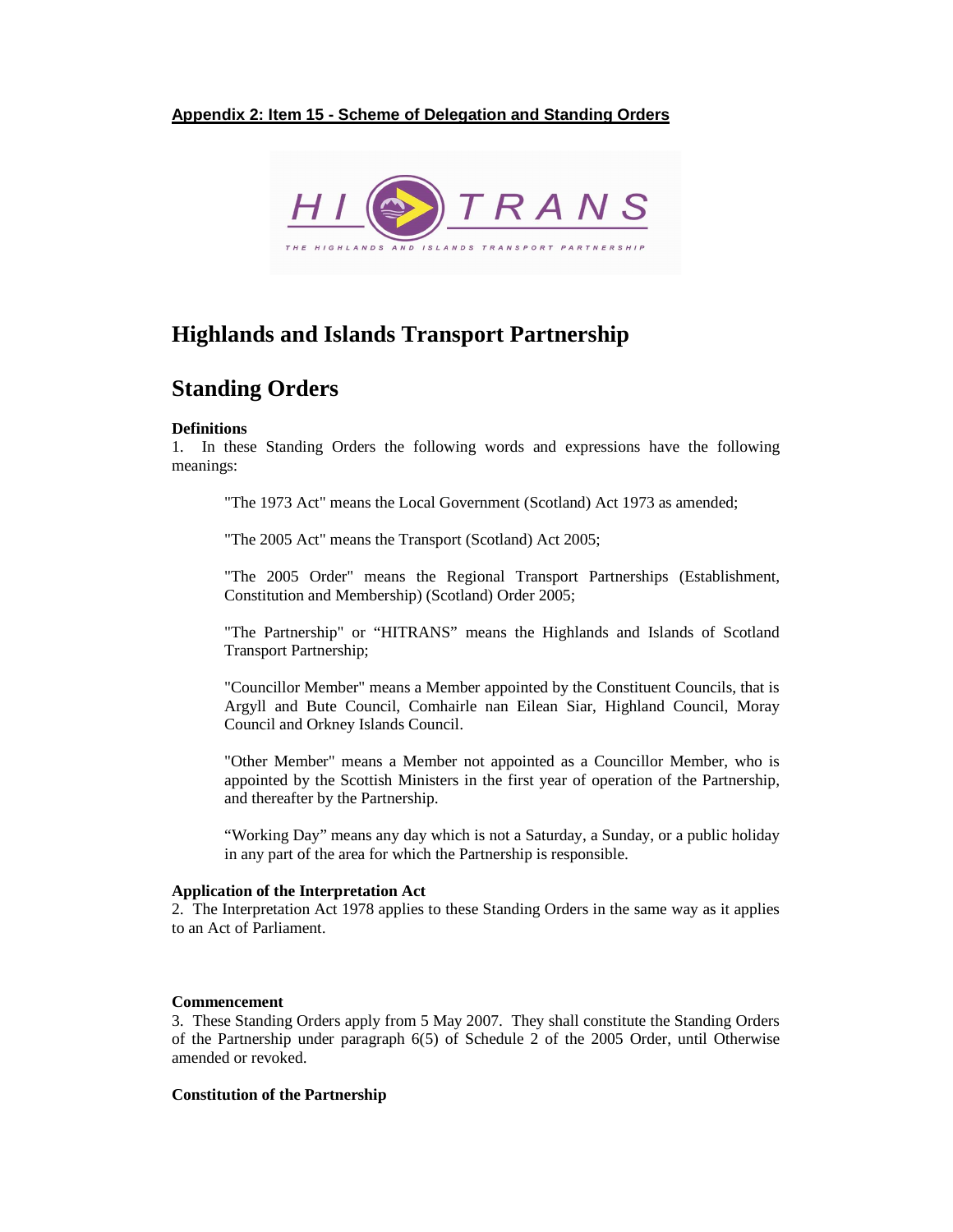4. The Partnership was established under the 2005 Act and the 2005 Order which came into effect on  $1<sup>st</sup>$  December 2005. The Act and the Order specify the powers, functions and composition of the Partnership.

#### **Membership**

5. (1) The terms of Paragraph 1 of Schedule 2 of the 2005 Order shall determine the arrangements for the appointment of Members.

(2) The Partnership comprises:

(a) Five Councillor Members, one appointed by each of the following Councils:

Argyll and Bute Council (except Helensburgh and Lomond) Comhairle nan Eilean Siar Highland Council Moray Council Orkney Islands Council and

(b) Two or three Other Members.

(3) A person shall be disqualified from being appointed as a Member or Observer of the Partnership if that person is an employee of the Partnership.

(4) The proceedings of the Partnership shall not be invalidated by any vacancy or vacancies among its Members or by any defects in the method of appointment of any of its Members.

#### **Appointment of Councillor Members and Substitute Councillor Members**

6. (1) The Partnership shall have the number of Councillor Members appointed by and from each Constituent Council of the Partnership specified in Paragraph 5 (2) (a) of these Standing Orders.

(2) Each Constituent Council may appoint persons as substitute Councillor Members to attend meetings of the Partnership, or of any of its committees or sub committees, in the absence of any Councillor Members appointed to the Partnership by that Council, and where any such substitute Councillor Members are appointed:

(a) only one substitute Councillor Member may attend in place of a Councillor Member who is absent; and and is a set of  $\alpha$  and  $\alpha$  and  $\alpha$  and  $\alpha$  and  $\alpha$  and  $\alpha$  and  $\alpha$  and  $\alpha$  and  $\alpha$  and  $\alpha$  and  $\alpha$  and  $\alpha$  and  $\alpha$  and  $\alpha$  and  $\alpha$  and  $\alpha$  and  $\alpha$  and  $\alpha$  and  $\alpha$  and  $\alpha$  and  $\alpha$  an

(b) the substitute Councillor Member shall have the same powers as the Councillor Member who is absent.

(3) A Constituent Council shall intimate in writing to the Secretary of the Partnership:

(a) as soon as possible after appointing any person as a Councillor Member or substitute Councillor Member of the Partnership, the name of that person; and

(b) as soon as possible after a vacancy has occurred due to a person appointed by that Council ceasing to be a Councillor Member or substitute Councillor Member of the Partnership.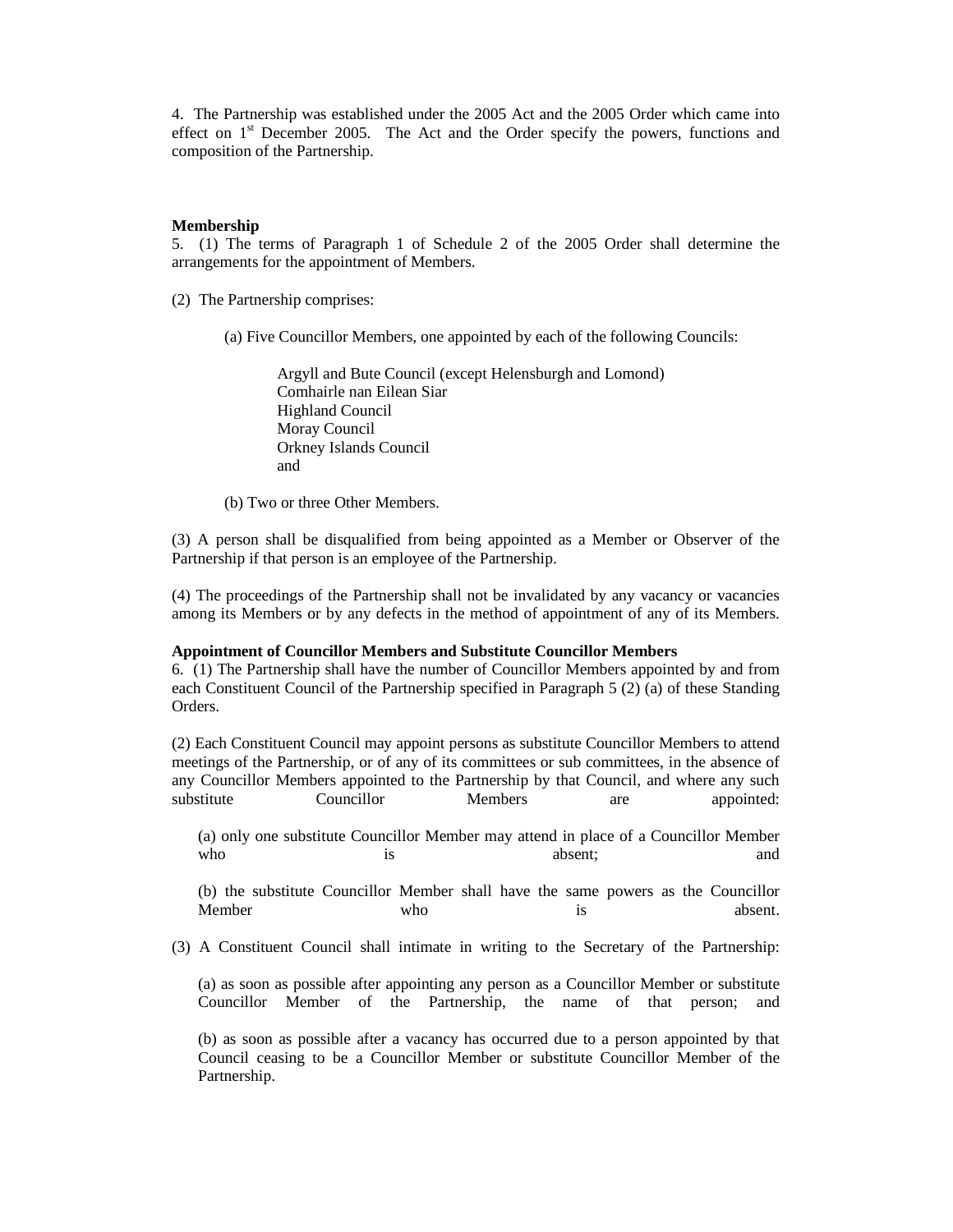#### **Appointment of Other Members**

7. (1) The Partnership shall have such number of Other Members as it considers appropriate within the range specified in Paragraph 5 (2) (b), and each such Member shall be appointed in accordance with sub paragraphs (2) and (3) below.

(2) During the period ending with the holding of the poll at ordinary elections for Councillors in 2007, each such Other Member shall be appointed by the Scottish Ministers.

(3) After the period mentioned in sub paragraph (3), each such Other Member shall be appointed by the Partnership, subject to the consent of the Scottish Ministers.

#### **Appointment of Observers**

8. (1) The Partnership and the Scottish Ministers may appoint such number of Observers as they consider appropriate to the Partnership.

(2) Observers may participate in proceedings of the Partnership in the same manner as Councillor Members and Other Members but may not hold office in it or participate in its decisions.

#### **Duration and termination of Membership**

9. The terms of Paragraph 2 of Schedule 2 of the 2005 Order shall determine the arrangements for the duration and termination of membership of the Partnership

#### **Appointment of Chairperson and Deputy Chairperson(s)**

10 (1) The Partnership shall appoint from its Membership a Chairperson and such number of Vice-Chairpersons as it considers appropriate. The Chairperson and Vice Chairperson(s) shall each be Councillor Members from different Councils.

(2) Subject to sub paragraph (3) below, the Chairperson and Deputy Chairpersons of the Partnership shall each hold office for a period to be coterminous with Council elections.

(3) The Chairperson, or in the Chairperson's absence a Deputy Chairperson, shall preside at all meetings of the Partnership. Where both the Chairperson and Deputy Chairperson(s) are absent from any meeting, the Members present shall appoint a Chairperson for that meeting.

#### **Voting arrangements**

11. (1) Where any decision of the Partnership is to be determined by a vote, each Councillor Member of the Partnership has a single vote and may vote on all matters.

(2) Other Members of the Partnership may vote only on such matters as the Partnership determines are appropriate (but not on a question arising under section 3(2)(a) of the 2005 Act or on whether or not to make a request for the making of an order under section 10(1) of that Act).

(3) Subject to sub paragraphs (5) and (6) below, where any decision of the Partnership is to be determined by a vote, it shall be determined by a simple majority of the votes cast (after the application of weightings as appropriate), except in circumstances set out in Paragraph 30 below.

(4) Each councillor member of each constituent council within the Partnership shall have their vote weighted by making it count as one, two or three votes as specified in the following table:

#### Council Weighting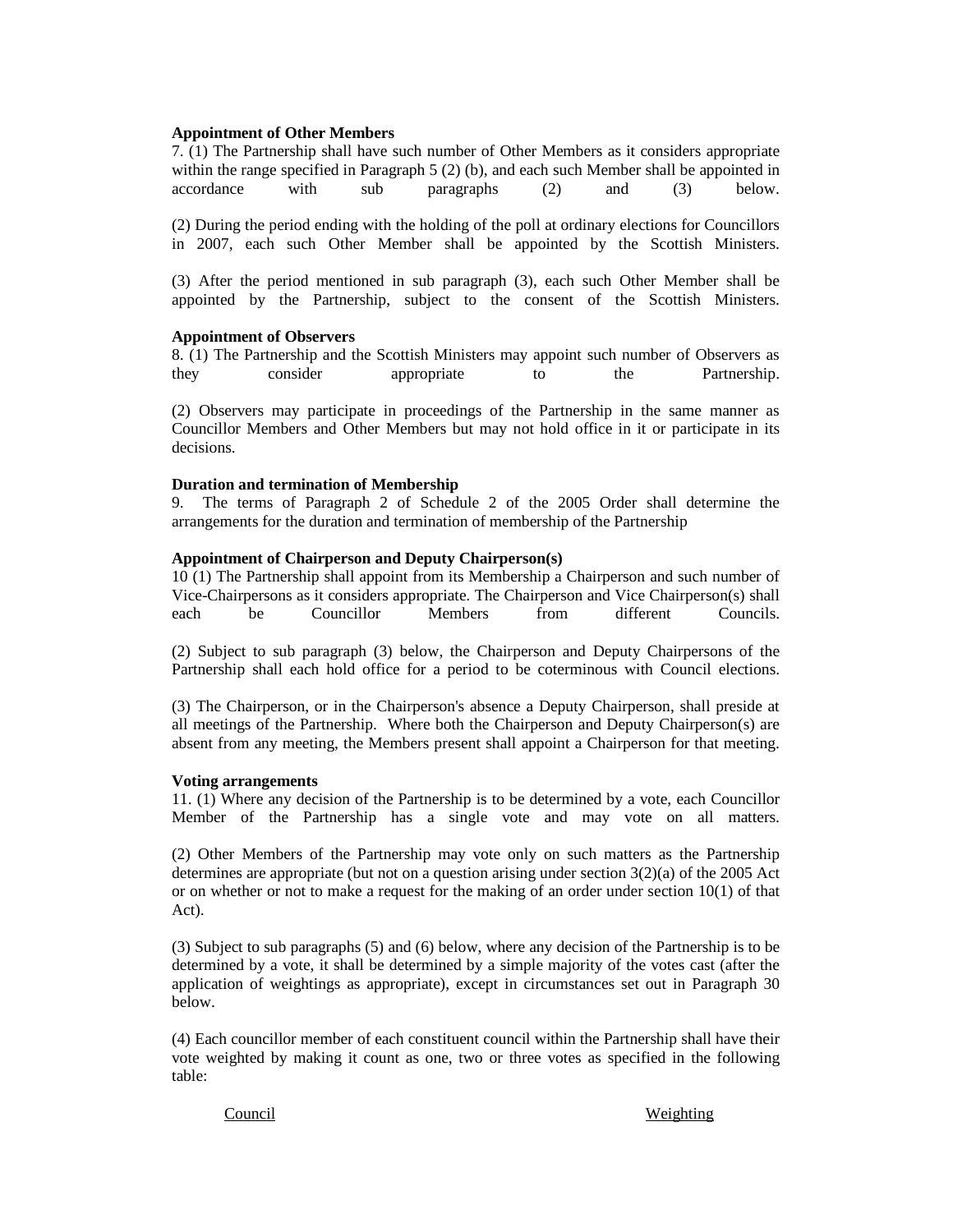| Argyll and Bute Council (except Helensburgh and Lomond) |  |
|---------------------------------------------------------|--|
| Comhairle nan Eilean Siar                               |  |
| <b>Highland Council</b>                                 |  |
| Moray Council                                           |  |
| Orkney Islands Council                                  |  |

(5) In the event of an equality of votes at a meeting after the weighting of votes has been taken into consideration, the Chairperson of that meeting shall, subject to sub paragraph (6) below, have an unweighted casting vote as well as a deliberative vote.

(6) Where there is an equality of votes at a meeting and the matter which is the subject of the vote relates to the appointment of a Member of the Partnership to any particular office, committee or sub committee of the Partnership, the decision shall be by lot.

(7) In a meeting of the Partnership or any Committee, the vote on any matter will be taken by a roll call of members entitled to participate in the decision.

#### **Secretary of the Partnership**

12. The Partnership shall appoint a Secretary who may also be an officer of one of the Constituent Councils.

#### **Quorum**

13. (1) At a meeting of the Partnership or any of its Committees, 3 members present at the meeting shall constitute a quorum of which 2 must be Councillor Members.

(2) If less than a quorum of Members is entitled to vote on an item because of declarations of interest or because Other Members forming part of the quorum are excluded from voting on the item which is to be decided, then that item cannot be dealt with at the meeting.

(3) If a quorum is not present, then the meeting shall be adjourned to a time and date decided by the Chairperson.

#### **Committees and Sub Committees**

14 (1) The Partnership may appoint from its Membership such committees or sub committees as it may from time to time consider necessary or desirable and may refer to any such committee or sub committee such matters as the Partnership may specify.

(2) The Partnership may delegate any of its functions to any committee established by the Partnership, except that the following will not be delegated to any committee:

(a) Introduction of new policies or changes in policies which might have a significant impact on the resources of the Partnership.

(b) Any matter of involving expense not in accordance with financial regulations.

(3) These Standing Orders shall apply to Committees as they do to the Partnership.

#### **Special Meetings**

15. A special meeting of the Partnership may be called at any time by:-

(a) The Chairperson requesting the Secretary to do so, or

(b) A written requisition, signed by at least one quarter of the Members, and specifying the business to be transacted at the meeting. In such case, the meeting shall be held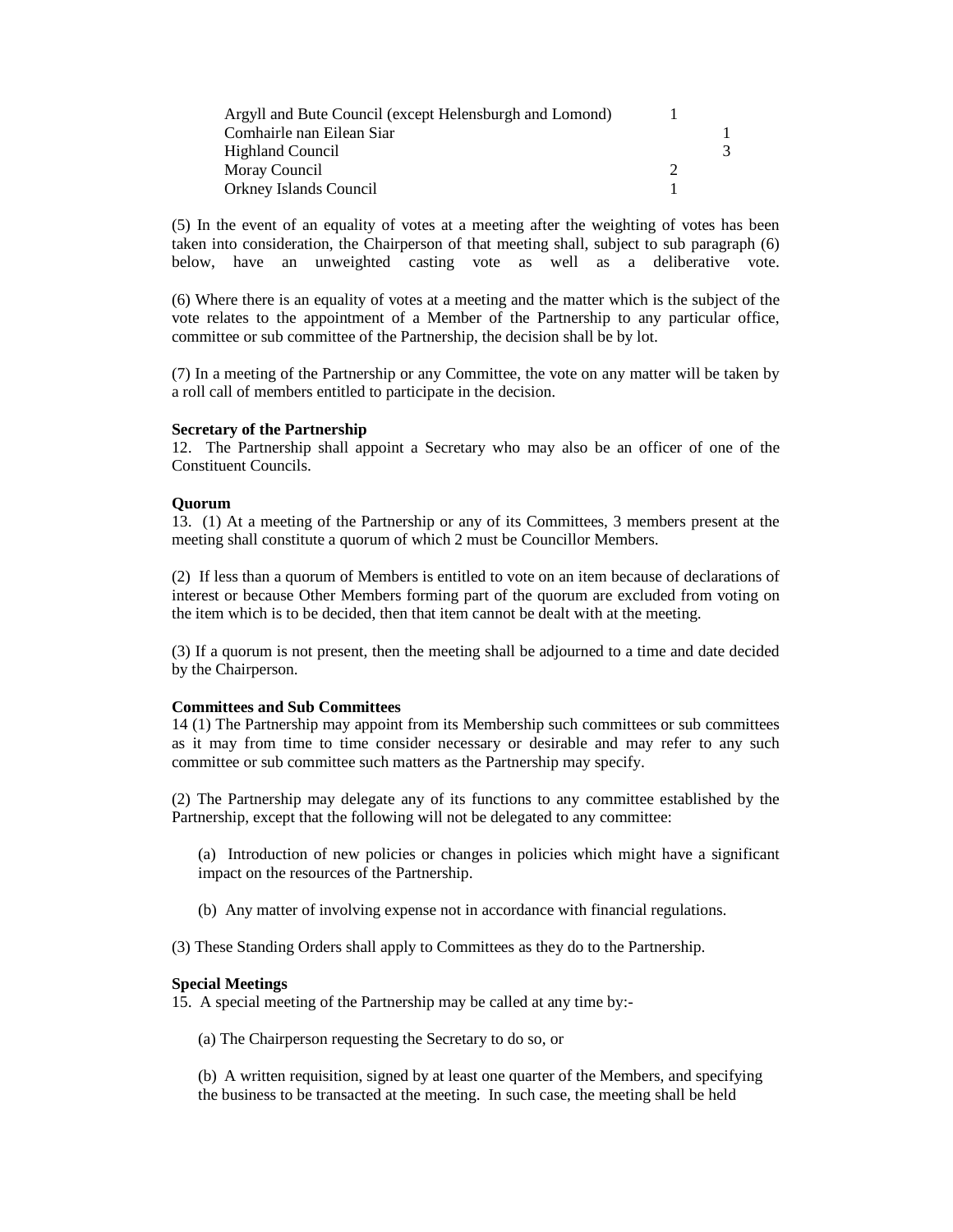within 14 days of receipt of the requisition by the Secretary, and only the business listed in the requisition may be considered.

#### **Schedule of Meetings**

16. The Partnership shall approve in advance of each calendar year a provisional set of dates and venues for its scheduled meetings. The schedule will be published on the Partnership website, and will be notified to the Constituent Councils.

#### **Meeting Papers and Agenda**

17. The agenda for a Partnership meeting will be determined by the Chairperson and Deputy Chairperson(s), with advice from Partnership officers and the Secretary. Members may, with the agreement of the Chairperson, present items or questions for inclusion on the agenda, provided that these are given in writing to the Secretary by 12 noon on the seventh working day before the meeting.

#### **Notice of Meetings**

18. At least 7 working days before a meeting of the Partnership, or, if in the opinion of the Secretary, a meeting needs to be called at shorter notice in circumstances of extreme urgency, then at the time it is called:

(a) the Secretary shall publish the time and place of the meeting at the offices of the Partnership, at the headquarters of each of the Constituent Councils, and on the Partnership's website. If the meeting is a special meeting called by Members, then the notice shall be signed by those Members and shall set out the business they want to deal with at the meeting;

(b) the Secretary shall send a summons to attend the meeting to every Member either by post or e-mail to an address specified by each Member for the receipt of Partnership papers. The summons shall set out the business to be dealt with at the meeting and the proposed order for dealing with business.

(c) at least 7 working days before the meeting the Secretary shall issue to every member by the means set out in sub paragraph 18(b) any papers and reports relating to the agenda which are to be considered by the meeting. Such papers and reports shall also be published on the Partnership's website (other than those relating to confidential or exempt items of business as specified in sub paragraph 23(3) below).

#### **Urgent Business**

19. If 7 working days' notice has not been given for any item, the item may be considered at the meeting only if the Chairperson rules that there are special reasons why it is a matter of urgency. The Chairperson must give those reasons which shall be recorded in the Minute. The item must be made known at the start of the meeting when the order of business is decided. If the Chairperson rules that the matter is not urgent, then it will be included as an item for the next ordinary meeting of the Partnership, unless it is dealt with before then.

#### **Motions**

20. (1) Members may give notice of motions to the Secretary at least seven working days before a meeting of the Partnership in order that such motions may be included in the business of the meeting. Motions must be in writing and signed by the proposer and seconder.

(2) If a motion which does not relate to the published business of the meeting is submitted without adequate notice being given, it may be considered at the end of the meeting if the Chairperson rules there are special reasons why it is a matter of urgency. In this instance the Secretary shall read the motion to the meeting at the start of the meeting.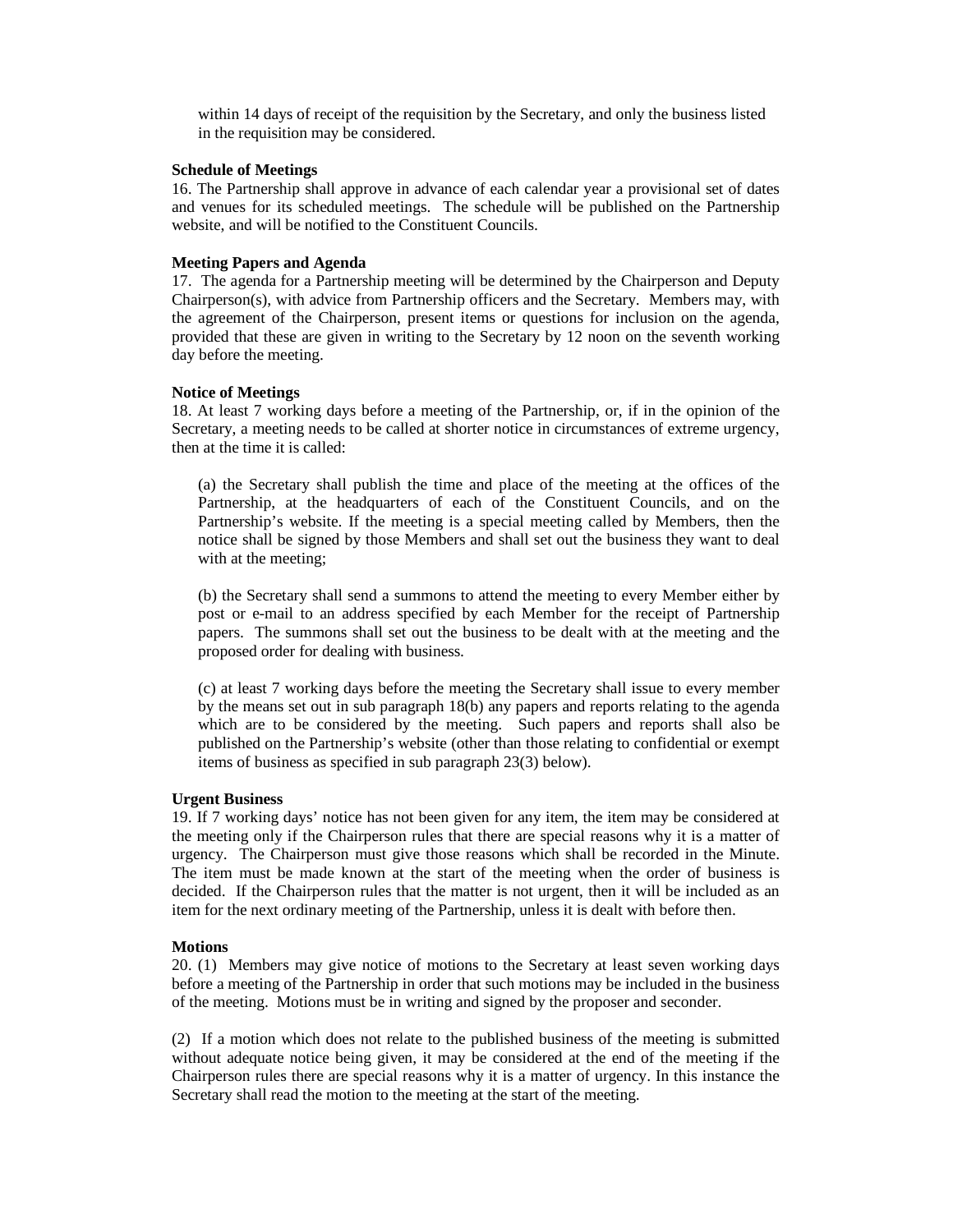(3) Motions relating to the business under discussion may be taken at the meeting and must be proposed and seconded by Members present.

(4) When a motion with one or more amendments is before a meeting, the Chairperson will decide the order and manner for putting the motion and amendments to the meeting.

#### **Chair of Meetings**

21. (1) The Chairperson will chair a meeting of the Partnership when he/she is present. If the Chairperson is absent, the Vice-Chairperson will take the chair. If the Chairperson and Vice-Chairperson are both absent, then another Member shall be chosen by the Members present to chair the meeting. Any person chairing a meeting will have the same powers and duties as Chairperson of the Partnership including the exercise of a casting vote.

(2) A substitute Member attending a meeting which would have otherwise been chaired by the Member being substituted, shall not chair the meeting unless there is no Vice-Chairperson present and the substitute Member is chosen by the meeting to take the chair in accordance with sub paragraph (1) above.

(3) The Chairperson will decide all matters of order, competence and relevance arising at meetings, and his/her decision is final on all points of order. The Chairperson must keep order and make sure that Members have a fair hearing. If there is disorder at any meeting the Chairperson may adjourn the meeting by simply leaving the meeting.

#### **Attendance at Meetings**

.

22. (1) The Secretary shall record the names of the Members present at each meeting, and shall keep a register of attendance at meetings and inform the Chairperson of the name of any Member absent from meetings as set out in sub paragraph (2) below.

(2) The Partnership may request a constituent Council to terminate the membership of a Councillor Member or may remove an Other Member from office or terminate the appointment of an Observer, if such Member or Observer has been absent from meetings of the Partnership or Committees without giving reasons acceptable to the Chairperson for the longer of (a) six consecutive months, or (b) three consecutive meetings of the Partnership or of any Committee normally attended by the Member or Observer, such period starting from the date of any meeting.

#### **Attendance by Members of the Public and Press**

23 (1) Except where this Standing Order says otherwise, every meeting of the Partnership and its committees shall be open to the public and the press.

(2) The Chairperson may keep any Members of the public or press out of a meeting, or cause them to leave, if they are interrupting or hindering the work of the Partnership.

(3) Members of the public and press may be kept out of a meeting when an item of business is being considered if it is likely that confidential information or exempt information, as defined in the 1973 Act, will be disclosed.

(4) This Standing Order does not require the Partnership to allow the taking of photographs or access for radio or television broadcasting. Such access is at the discretion of the Chairperson presiding at the meeting.

# **Order of Business**

24 (1) The business of the Partnership at ordinary meetings will normally take place in the following order: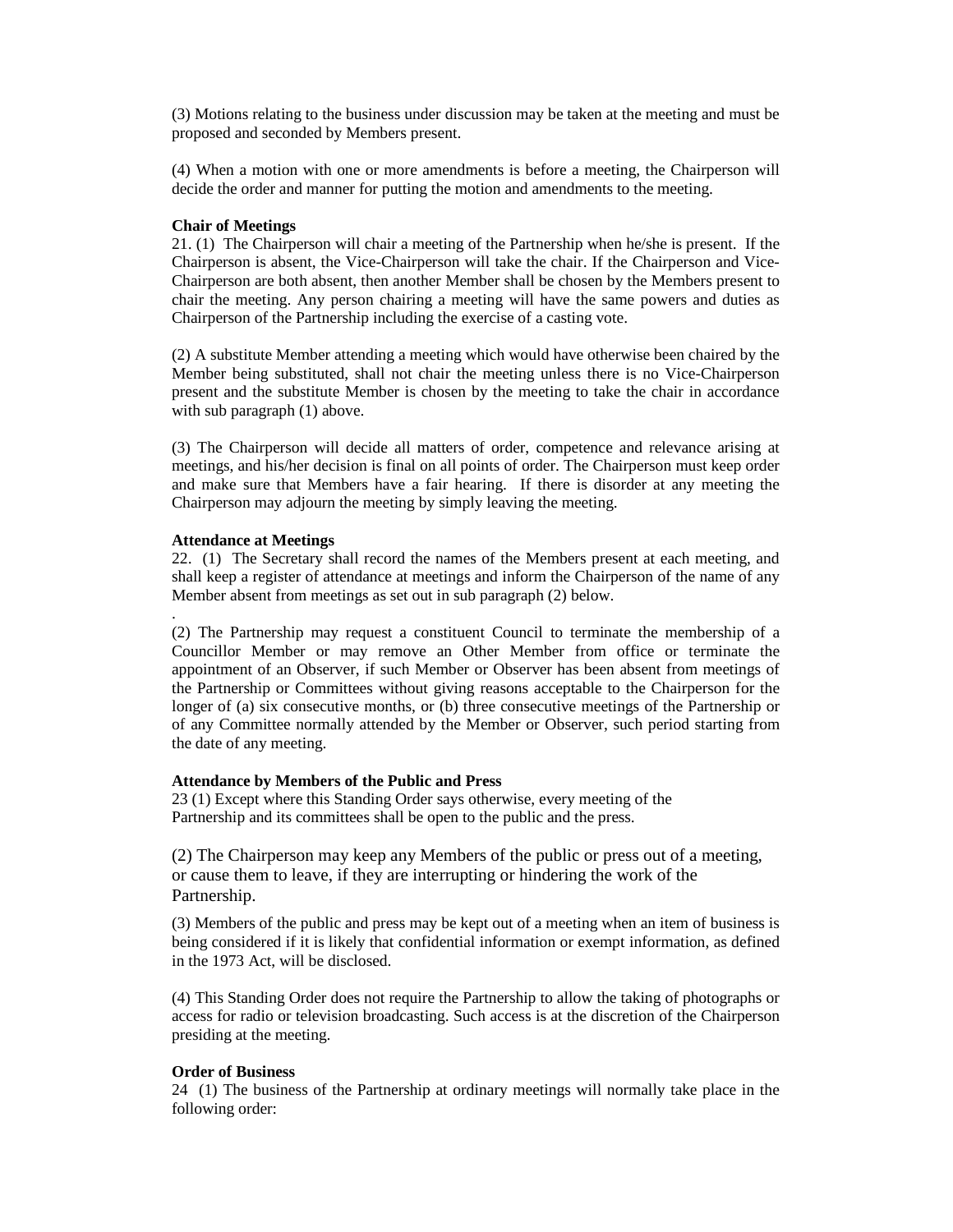- a) Order of business
- b) Declarations of interests by Members
- c) Minutes of previous meetings
- d) Motions of which notice has been given
- e) Election business, including any matters of appointments
- f) Special business (relating to annual estimates or budgets)
- g) Ordinary business
- h) Motions given in at the start of the meeting, if the Chairperson rules they are matters of urgency, to be dealt with at the meeting.
- (2) Any item on the agenda may be taken out of its order if:
	- a) the Chairperson decides this; or
	- b) a Member suggests it and those at the meeting agree.

#### **Declaration of Interests**

25. (1) In accordance with paragraphs 5.16 and 5.17 of the Partnership's Code of Conduct, Members must declare any interests in relation to any matter which is to be considered.

(2) Any member who has declared an interest in an item should restate his/her declaration immediately before the item is discussed, and must determine for themselves whether or not to refrain from participating in the discussion or withdraw from the meeting while the discussion is taking place

#### **Adjournment of Meetings**

26. (1) The Partnership may adjourn any meeting to any other time or day that the Chairperson may fix at the time or afterwards.

(2) The Partnership may adjourn any meeting for a reasonable interval by decision of the Chairperson or if a Member proposes it, another seconds it, and the Members vote in favour of it.

#### **Order of Debate**

27. The Chairperson will regulate the order of debate. A Member who wants to speak will, when called on, address the Chair. A Member proposing a motion has a right of reply.

#### **Minutes of Meetings**

28. The Secretary will take the minutes of all Partnership meetings. The minutes will be printed and, as far as possible, circulated to Members at least 7 working days before the next ordinary meeting of the Partnership. There they will be presented and corrected if necessary. If the minutes are held to be a true record of the proceedings of the meeting they relate to, the Chairperson will sign them as such.

#### **Revoking a Resolution**

29. A decision of the Partnership cannot be changed within 12 months unless:

- (a) the Chairperson rules that there has been a material change of circumstances; and
- (b) notice has been given of the proposed change. This shall be recorded in the Minute.

#### **Suspension of or Amendment to Standing Orders**

30. (1) Standing Orders may be suspended at any meeting if two thirds of the Members present agree to such suspension.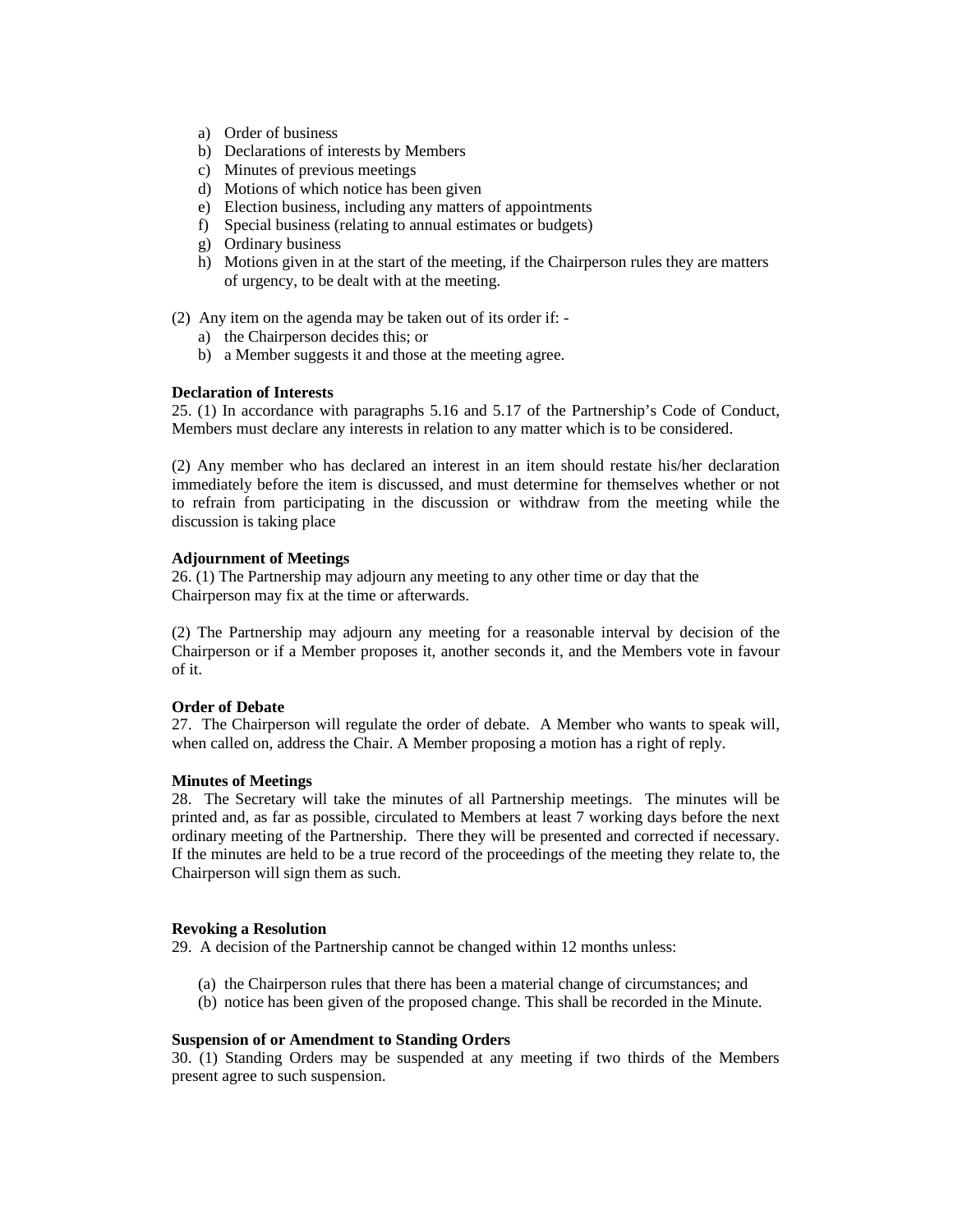(2) Any or all of the Standing Orders may be cancelled or altered at a meeting of the Partnership if a resolution to do so is passed by a two thirds majority of the Members present, provided that notice of such resolution has been given at a previous ordinary meeting of the Partnership.

(3) If the Secretary considers that any decision of the Partnership relating to the conduct of its business has altered Standing Orders he should report this to the Partnership.

(4) The Partnership may determine by a two thirds majority of the Members present to amend these Standing Orders to require that certain specified decisions be determined by a majority greater than a simple majority of the votes cast.

**Appointment and Responsibility of the Proper Officer(s) and Officers of the Partnership**  31. (1) The Partnership shall appoint appropriate person(s) as Proper Officer(s) in accordance with the requirements of Schedule 1 of the 2005 Act as further clarified by guidance from the Scottish Government. Where the Partnership Director is appointed as Proper Officer, he/she shall ensure that he/she takes appropriate advice from the appropriate officer or adviser to the Partnership.

(2) The Partnership shall employ or engage under contract such persons as it deems appropriate to conduct its business under the Partnership's direction. The Partnership may delegate to such employees or contractors such duties and functions as are set out in the Partnership's approved Scheme of Delegation, and shall ensure that all delegations are exercised in accordance with the law and having regard to any lawful direction or guidance issued by the Scottish Government.

#### **Financial Instructions and Arrangements**

32. The Partnership will adopt such protocols and instructions as are necessary for its proper financial control and administration, including all arrangements for budgeting and financial planning and the delivery of Best Value in terms of the Local Government in Scotland Act 2003.

#### **Matters of urgency**

33. If a decision which would normally be made by the Partnership or by a committee with delegated powers requires to be made urgently between meetings, the Partnership Director, in consultation with the Chairperson (whom failing, a Vice-Chairperson), may take action subject to the matter being reported to the next meeting of the Partnership.